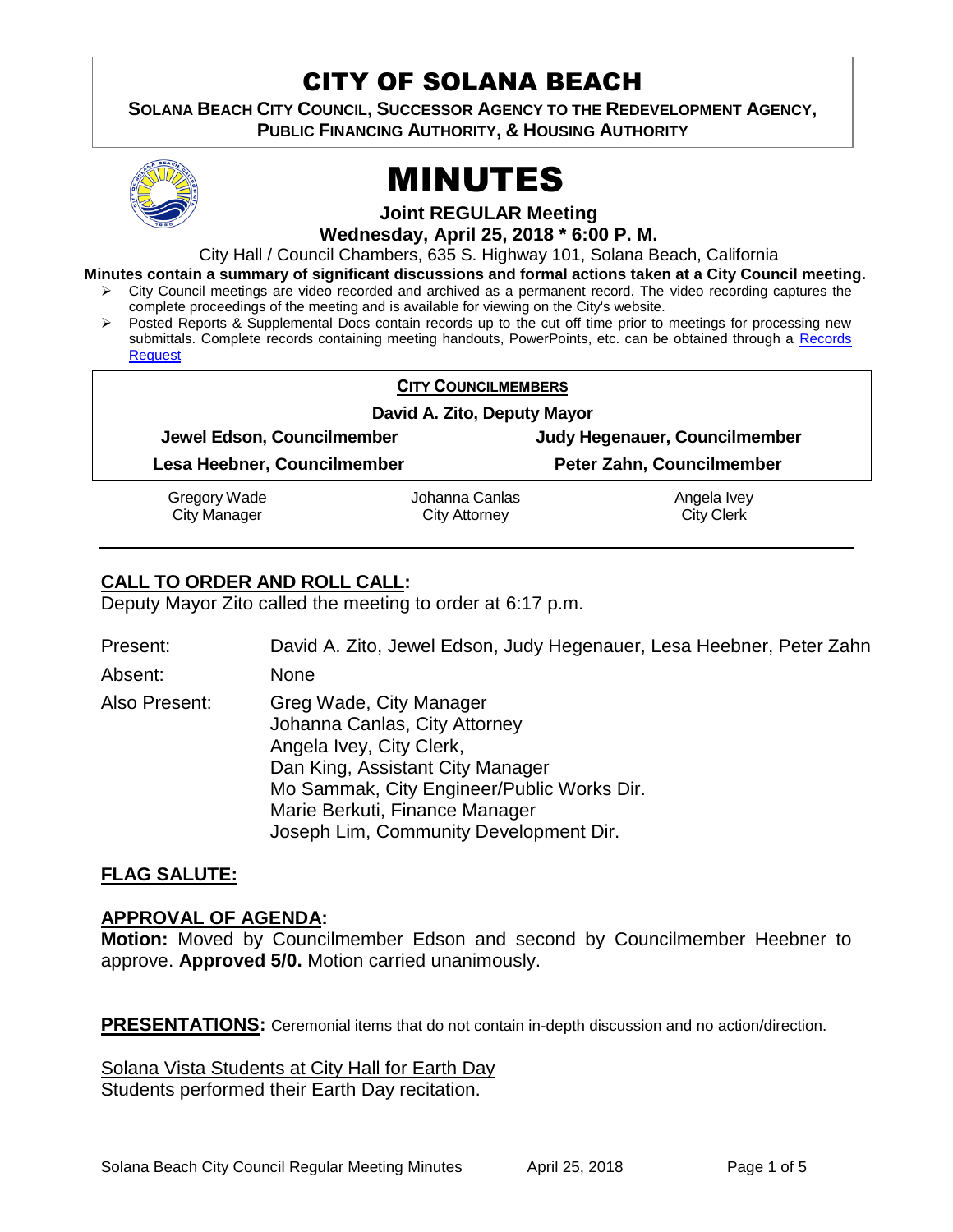#### Betty Scalice Foundation

John Osborn, Director of External Affairs at AT&T, said he was here as the head of the Coastal Community Foundation providing support and technical assistant to nonprofits for over 30 years, which allowed families to bulk funds at the foundation and allocate them annually as desired, it had 70 charitable funds, it had given away over \$500,000 and had given to the Solana Beach Fund for the local community who had granted over \$64,000 since 2014. Marion Dodson said that Betty Scalice was a local resident interested in music in the schools and used her funds to continue to that effort in Solana Beach, and presented grant funding to the Council for the summer concerts.

#### San Elijo Joint Powers Authority

Mike Thornton, General Manager, showed a video of the Land Outfall Replacement Project and presented a PowerPoint (on file).

#### **ORAL COMMUNICATIONS:**

This portion of the agenda provides an opportunity for members of the public to address the City Council on items relating to City business and not appearing on today's agenda by submitting a speaker slip (located on the back table) to the City Clerk. Comments relating to items on this evening's agenda are taken at the time the items are heard. Pursuant to the Brown Act, no action shall be taken by the City Council on public comment items. Council may refer items to the City Manager for placement on a future agenda. The maximum time allotted for each presentation is THREE MINUTES (SBMC 2.04.190). Please be aware of the timer light on the Council Dais.

Enzo and Layse Johnson stated that their family became aware of the dangerous public safety issue taking place at the San Onofre Nuclear Generating Station only thirty miles from their home in 2011, that they were asking Council to help and share this safety issue, they wanted them to prevent Southern California Edison and Holtech from abandoning San Onofre's radioactive waste on San Diego beaches, that future generations would inherit the problems, it would stop all ocean sports that Southern Californians loved, and asked Council to do what was necessary to keep children and the community safe.

Torgen Johnson stated that he attended a panel discussion in San Diego at which two retired admirals and a retired colonel talked about the significance of three cities taking a significant leadership in the county, Del Mar, Solana Beach and Encinitas, he hoped they continued the leadership by taking a role in ensuring safety regarding what was happening at San Onofre, that a Coastal Commission Permit would allow 3.6 million lbs. of explosive radioactive waste on a beach in half-inch thick canisters at sea level, the canisters were guaranteed for twenty-five years and were known to crack in as little 17 years, that could result in a hydrogen explosion, each canister contained about the same radioactivity as the Chernobyl Disaster Explosion, Southern California Edison said that it was not dangerous and they had plans to address a leaky canister and re-canister it before anything happened, they tried to re-canister the fuel at an Idaho facility the facility was demolished in 2009, and asked Council to agendize the item.

#### **COUNCIL COMMUNITY ANNOUNCEMENTS / COMMENTARY:**

*An opportunity for City Council to make brief announcements or report on their activities. These items are not agendized for official City business with no action or substantive discussion.*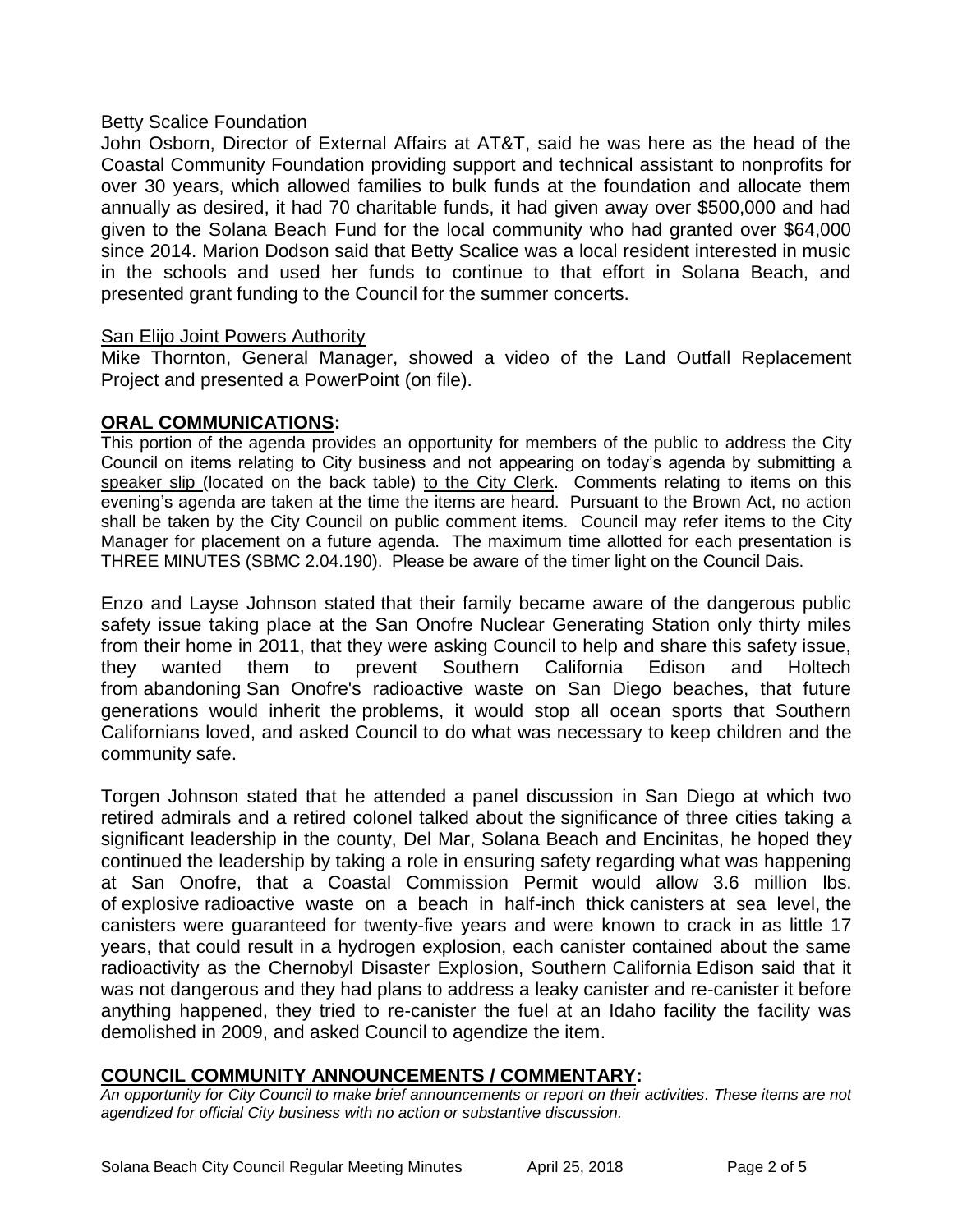## **A. CONSENT CALENDAR:** (Action Items) (A.1. - A.4.)

Items listed on the Consent Calendar are to be acted in a single action of the City Council unless pulled for discussion. Any member of the public may address the City Council on an item of concern by submitting to the City Clerk a speaker slip (located on the back table) before the Consent Calendar is addressed. Those items removed from the Consent Calendar by a member of the Council will be trailed to the end of the agenda, while Consent Calendar items removed by the public will be discussed immediately after approval of the Consent Calendar.

#### **A.1. Register Of Demands.** (File 0300-30)

Recommendation: That the City Council

1. Ratify the list of demands for March 24 – April 6, 2018.

#### [Item A.1. Report \(click here\)](https://solanabeach.govoffice3.com/vertical/Sites/%7B840804C2-F869-4904-9AE3-720581350CE7%7D/uploads/Item_A.1._Report_(click_here)_4-25-18.PDF)

*Posted Reports & Supplemental Docs contain records up to the cut off time, prior to the start of the meeting, for processing new submittals. The final official record containing handouts, PowerPoints, etc. can be obtained through a Records Request to the City Clerk's Office.* **Motion:** Moved by Councilmember Heebner and second by Councilmember Edson to approve. **Approved 5/0.** Motion carried unanimously.

#### **A.2. General Fund Adopted Budget for Fiscal Year 2017-2018 Changes.** (File 0330-30)

Recommendation: That the City Council

1. Receive the report listing changes made to the Fiscal Year 2017-2018 General Fund Adopted Budget.

#### [Item A.2. Report \(click here\)](https://solanabeach.govoffice3.com/vertical/Sites/%7B840804C2-F869-4904-9AE3-720581350CE7%7D/uploads/Item_A.2._Report_(click_here)_4-25-18.PDF)

**Posted Reports & Supplemental Docs contain records up to the cut off time, prior to the start of the meeting, for processing new submittals.** *The final official record containing handouts, PowerPoints, etc. can be obtained through a Records Request to the City Clerk's Office.*

**Motion:** Moved by Councilmember Heebner and second by Councilmember Edson to approve. **Approved 5/0.** Motion carried unanimously.

#### **A.3 City-Wide Traffic Signal and Safety Lighting Maintenance, Repair and Installation, Agreement Extension.** (File 0860-55)

Recommendation: That the City Council

#### 1. Adopt **Resolution 2018-038**:

- a. Approving a one year Professional Services Agreement with Siemens Industries, Inc. in an amount not to exceed \$26,000 for Safety Lighting and Traffic Signal Maintenance, Repair and Installation, effective July 1, 2018.
- b. Authorizing the City Manager to enter an agreement for up to four additional years at the City's option for a total amount not to exceed \$112,038, which includes an annual adjustment equal to the increase by the Consumer Price Index (CPI) at the City Manager's discretion and not to exceed an annual cap of 3%, as published by the Bureau of Labor Statistics for the United States Department of Labor, All Items, San Diego Area, 1982-84 = 100 as of the end of the calendar year preceding the increase.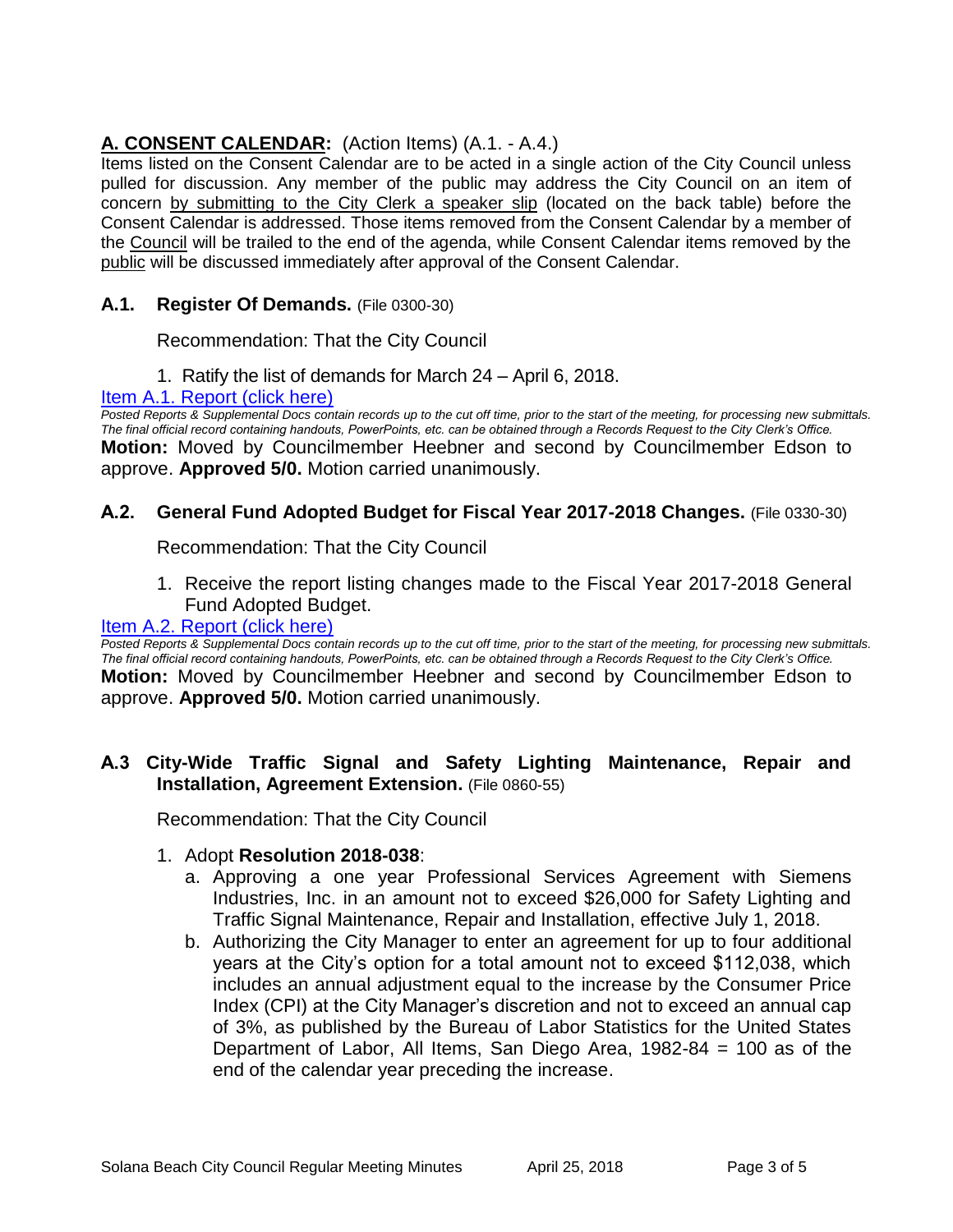- c. Approving a one-time expenditure, in the amount of \$60,000, for traffic signal upgrades as part of the Professional Services Agreement with Siemens Industries, Inc.
- d. Authorizing an appropriation of \$60,000 from the Gas Tax Fund into the Traffic Controllers CIP Budget for FY 2018/19.
- e. Authorizing the City Treasurer to amend the FY 2018/19 Adopted Budget accordingly.

#### [Item A.3. Report \(click here\)](https://solanabeach.govoffice3.com/vertical/Sites/%7B840804C2-F869-4904-9AE3-720581350CE7%7D/uploads/Item_A.3._Report_(click_here)_4-25-18.PDF)

*Posted Reports & Supplemental Docs contain records up to the cut off time, prior to the start of the meeting, for processing new submittals. The final official record containing handouts, PowerPoints, etc. can be obtained through a Records Request to the City Clerk's Office.* **Motion:** Moved by Councilmember Heebner and second by Councilmember Edson to approve. **Approved 5/0.** Motion carried unanimously.

#### **A.4. Community Grant Program Fiscal Year 2018-19 and revising Council Policy 14.** (File 0330-25)

Recommendation: That the City Council

1. Adopt **Resolution 2018-044** authorizing the FY 2018-19 Community Grant Program and approving the revised Policy No. 14.

#### [Item A.4. Report \(click here\)](https://solanabeach.govoffice3.com/vertical/Sites/%7B840804C2-F869-4904-9AE3-720581350CE7%7D/uploads/Item_A.4._Report_(click_here)_4-25-18.PDF)

*Posted Reports & Supplemental Docs contain records up to the cut off time, prior to the start of the meeting, for processing new submittals. The final official record containing handouts, PowerPoints, etc. can be obtained through a Records Request to the City Clerk's Office.*

**Motion:** Moved by Councilmember Heebner and second by Councilmember Edson to approve. **Approved 5/0.** Motion carried unanimously.

#### **C. STAFF REPORTS**: (C.1.)

*Submit speaker slips to the City Clerk.*

#### **C.1. La Colonia Skate Park Construction Contract Award to California Skateparks.** (File 0720-30)

Recommendation: That the City Council

- 1. Adopts **Resolution 2018-040**:
	- a. Awarding the construction contract to California Skateparks, in the amount of \$939,976, for the La Colonia Skate Park, Bid 2018-01.
	- b. Approving an amount of \$100,000 for construction contingency.
	- c. Authorizing the City Manager to execute the construction contract on behalf of the City.
	- d. Authorizing the City Manager to approve cumulative change orders up to the construction contingency amount.
	- e. Authorizing the City Manager to execute Amendment No. 1 to the Professional Services Agreement with Van Dyke Landscape Architects for design and construction support services associated with the La Colonia Skate Park.
	- f. Authorizing an appropriation of \$100,000 into the La Colonia Skate Park project in the City CIP fund from Grant Fund revenue for a grant received from County of San Diego for the Neighborhood Reinvestment Program.